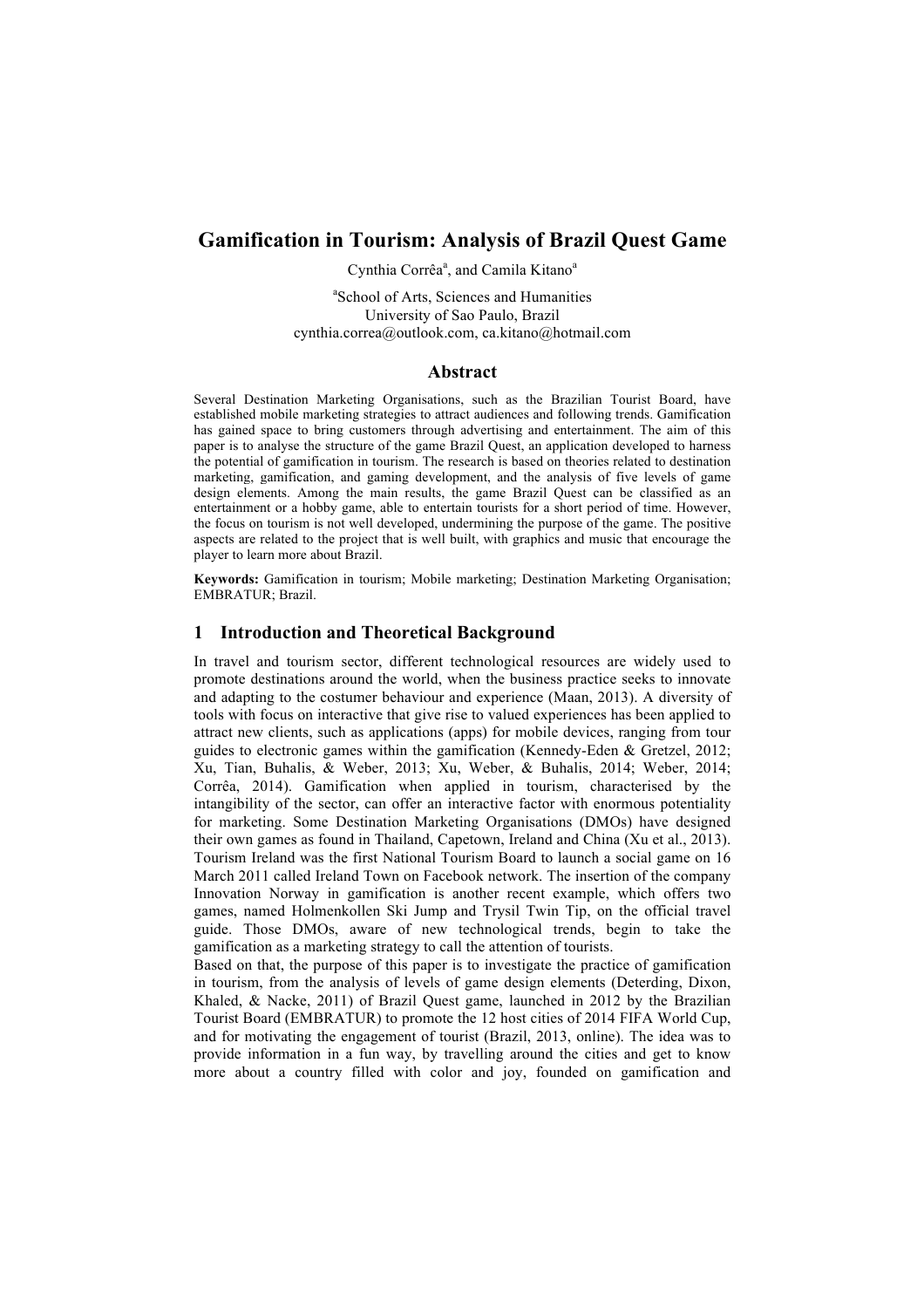Advergames, seen as strategies to promote a service or a product based on electronic games, to reinforce the image of a particular brand among customers. In conformity with Deterding et al. (2011), the term gamification refers to the use of game design elements in non-game contexts. It is a conception shared by Maan (2013, p. 9), for whom "Gamification has become a modern business practice that uses game mechanics and game design elements to measure, influence and reward target user behaviors." It takes the essence of the game characteristics like goals, rules, and elements of fun, reward and promotions to solve the real-world business problem. When these game mechanics are applied in the non-gaming context, work as a catalyst for making technology more engaging, and able to influence user behavior and social interaction methods.

Concerning gamification in tourism, Weber (2014) indicates ten pioneering applications for pre, during and after travelling, aiming to create innovative products and services: Location-based augmented reality games, Gamified travel tours for urban and rural environments, Gaming in theme parks, Gamified Immersive Experiences in Cultural Heritage, Gamification and transmedia storytelling, Gamified restaurant experience, Gamification in hospitality, Gamified flying experience, Experiencing virtual cultural heritage, and Gamified virtual travel experience. Besides, Xu et al. (2013) endorse that not all games are developed for tourism purposes; thus, they can be used by tourism industry in general. In travel and tourism, two kinds of games are predominant: (1) online/offline games and (2) location based mobile games, employed to stimulate engagement, and to enhance tourists on site experiences with the destination in a fun and informative manner.

## **2 Methodology**

This is an exploratory and qualitative study based on an analysis of the game Brazil Quest, from an adaptation of five levels of game design elements (Table 1) defined by Deterding et al. (2011). From the point of view of the designer, gamification is built with the aim to be a system that includes elements of games, thus, it is not a full game with all properties. However, gamification essentially presents elements of game design in general, being appropriate for this study.

| Level                                    | <b>Description</b>                                                                                           | <b>Example</b>                                     |
|------------------------------------------|--------------------------------------------------------------------------------------------------------------|----------------------------------------------------|
| Game interface<br>design patterns        | Common, successful interaction design<br>components and design solutions for a<br>known problem in a context | Leaderboard, level                                 |
| Game design<br>patterns and<br>mechanics | Commonly reoccurring parts of the design<br>of a game that concern gameplay                                  | Time constraint, limited<br>resources, turns       |
| Game design<br>principles                | Evaluative guidelines to approach a design<br>problem or analyse a given design solution                     | Enduring play, clear goals                         |
| Game models                              | Conceptual models of the components of<br>games or game experience                                           | Challenge, fantasy,<br>curiosity                   |
| Game design<br>methods                   | Game design-specific practices and<br>processes                                                              | Playcentric design, value<br>conscious game design |

**Table 1**. Levels of Game Design Elements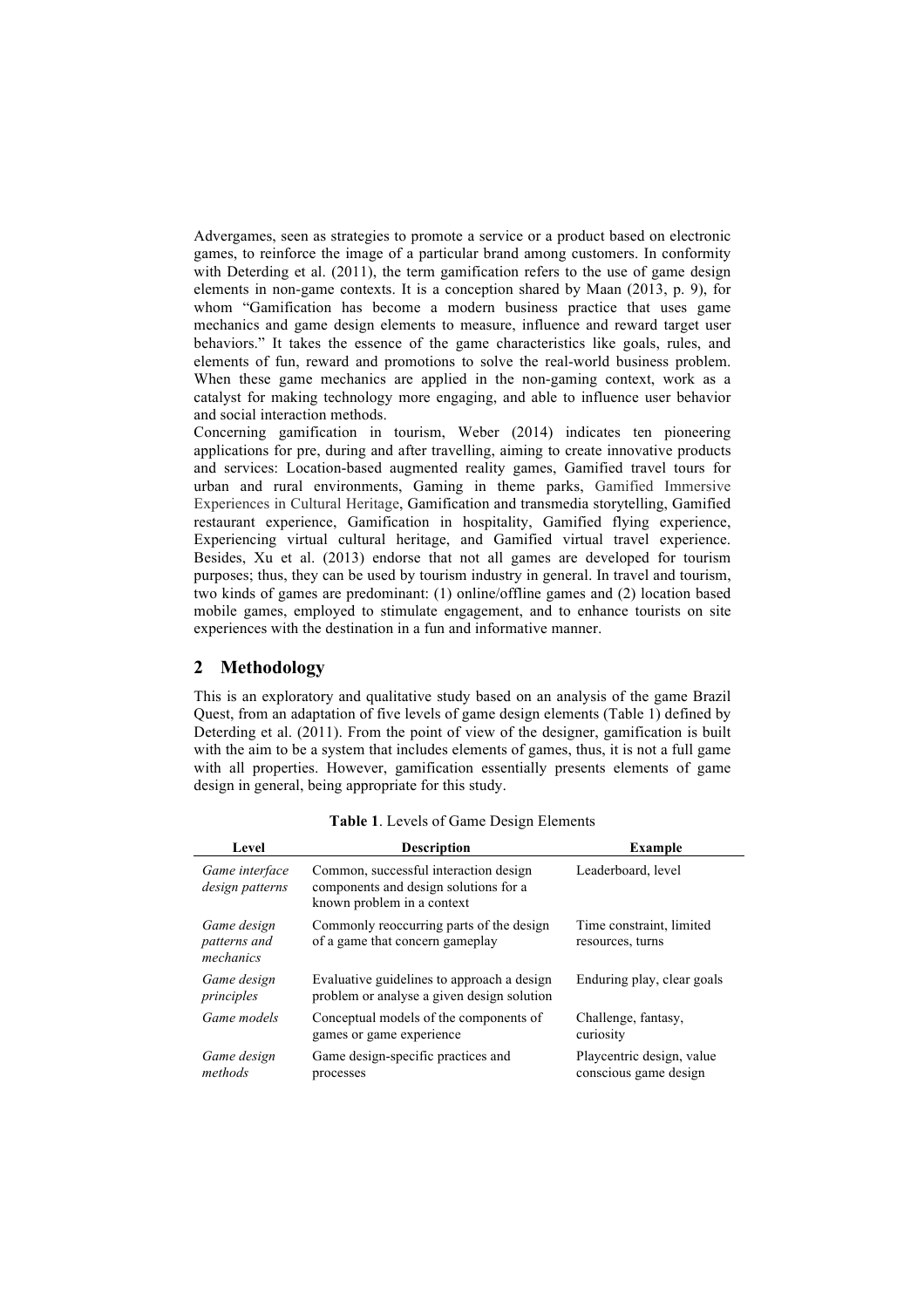For the analysis of Brazil Quest, the game was played on a smart phone with Android operating system. During the execution, some failures were frequent, for example, the game restarted, and problems with the Internet connection and crashes also occurred.

## **3 Gamification in Tourism - A Brazilian Case**

The game Brazil Quest was elaborated with the goal of diversifying the marketing promotion of the country through new technologies (Brazil, 2013, online). By the way, the development of stronger relationships in tourism sector using the Internet and apps is one of the strategies of *Aquarela Marketing Plan 2020*, endorsed by EMBRATUR, responsible for promoting and support Brazilian products and services in the international market (Brazil, 2009). The game has been inspired by the host cities of 2014 FIFA World Cup, whose images of some tourist attractions are presented passively as a background of the game, along the path traversed by the main character, Yep, an alien that used to live in a sad planet, but had the chance to know a different place: Brazil. Afterward, the player should guide Yep to a range of Brazilian cities capturing orbs and making him happier, despite obstacles left by villains who wish to ruin all the fun. The aim was to allocate a notion of happiness to the game, for transmitting the idea that Brazilians are happy and have a rich culture.

- Game interface design patterns: Related to common design components to offer successful interaction and solutions for a known problem in a context, Brazil Quest game has a ranking of scores that allows the competition among players to be a Leaderboard. The players have the task to overcome obstacles and accumulate points or orbs to advance in the game. Phases are represented by Brazilian cities that are named and described briefly in the topic City facts. The whole scenario is composed by landscapes of each city and major tourist attractions appear as the background without identifying names and location. Three different levels (normal, hard and race) are included in each stage corresponding to a Brazilian city and there is also a mission to be completed to win a tourist attraction.
- Game design patterns and mechanics: Brazil Quest does not offer a time constraint, but the player has to beat obstacles and gets orbs to make the main character, Yep, happy to be able to finish the turns. Each phase is characterised by the amount of obstacles that must overcome in addition to try to capture extra items, as stars, to complete the respective mission. If the numbers of points are not reached, it will be necessary to repeat the phase. Furthermore, in the race, the character Yep must run a race against the enemy, if the enemy comes in the first place; the character loses momentum and energy, being necessary to repeat the level. The idea is well designed and arouses curiosity to unlock the next phases. However, the game gets tiring, as there are not many differences in the dynamics of the game, characters and sets, or in the platform runner, making the game Brazil Quest monotonous.
- Game design principles: The proposal takes into account the increase of content produced for mobile devices and for being a strategy to reach audiences of all ages. The goal of the game is to help Yep by travelling around the 12 host cities of 2014 FIFA World Cup. The company IMG Crossmedia Studio was responsible for the entire creation of plot, art, characters, animation, and the development of the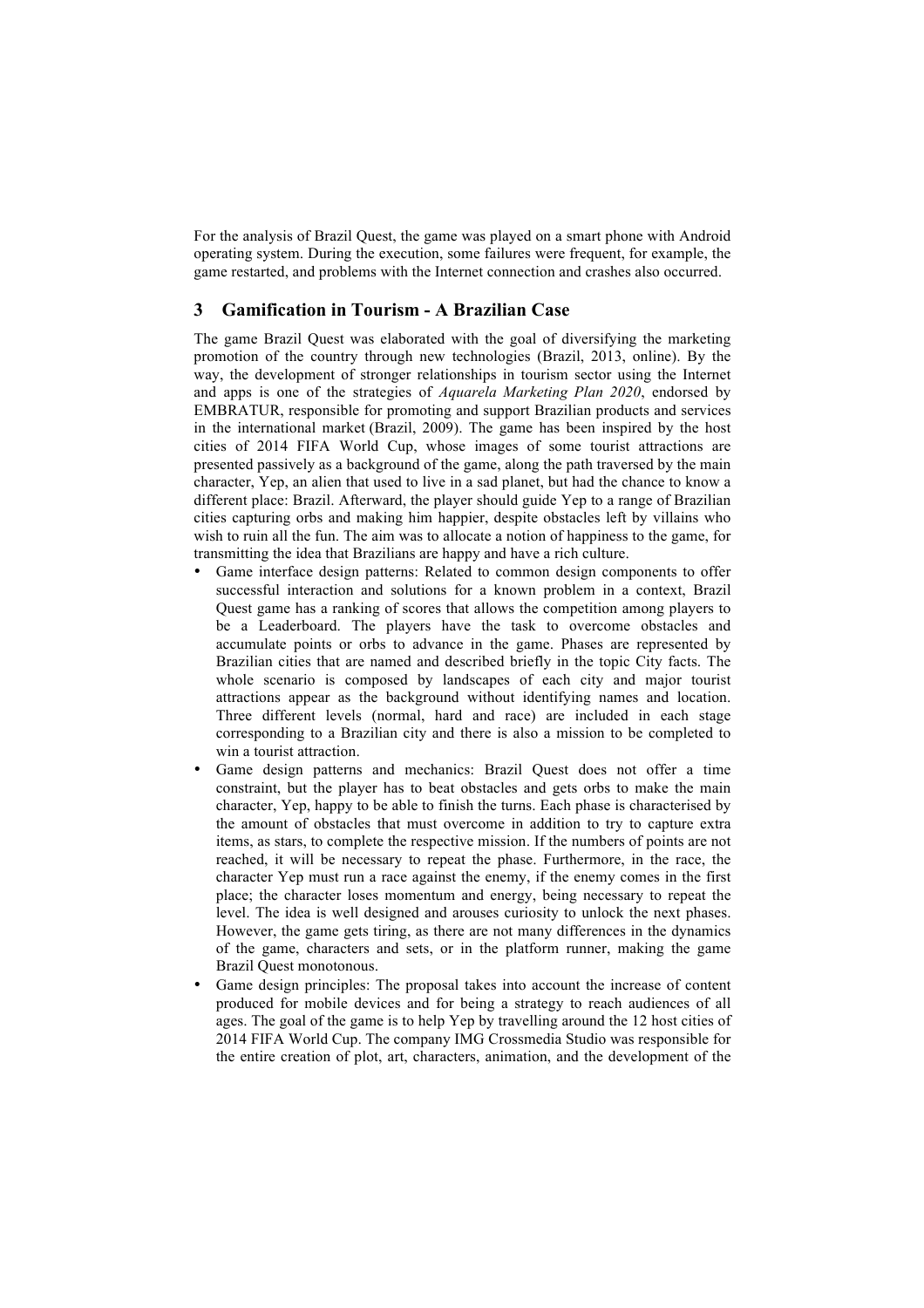game for Android and iOS operating systems (IMG Crossmedia Studio, 2013). The platform executed is the runner style, where the character moves in a setting that changes the background in each new phase, it can also be understood as Total Plan, where the character is shown in a scene in its entirety, showing the complete scenario (Pimenta, Contim, & Oliveira, 2006). Each city has a unique setting, with emphasis on the major tourist attractions and other not very popular. To help in the setting, differentiated soundtracks for each city, characteristic of the local culture, make the game more fun and attractive, are placed. Despite the attractive visual, the player does not have much opportunity to interact with the scene, once it is required to pay attention to the game so that the character can capture orbs, keeping him away from objects and overcome obstacles along the way to complete missions. On the other hand, the game Brazil Quest gathers components that draw attention to the game. It features an opening video in 3D that shows the trajectory of the character Yep to get to Brazil, there is besides the issue of the graphics, although simple, are well made.

- Game models: The game challenge is to complete different missions present in each phase and to capture as many orbs, which are the points and a mode of getting the energy or happiness to keep playing it. Regarding to the game experience, the game can hold the attention for a short period of time, due to the absence of many challenges on the platform. When the character absorbs orbs, gets happier and stronger, and therefore accumulates more points. At each point accumulated, the player can exchange for souvenirs in the souvenir box and share every achievement on Facebook, as shown in the game. However, the connection with the Internet is not available, making it impossible to share the activities via social network. According to the description of the game available on Google Play and iTunes stores, Yep is an alien living in a distant, cold and sad planet, but after an unusual event, he had the opportunity to visit Brazil and be happy. These components such as challenge, fantasy and curiosity represent the game's components or game experience of Brazil Quest.
- Game design methods: The game was developed to attract the attention of international tourists interested in visiting Brazil during the 2014 FIFA World Cup. In this sense, all playcentric design was built with an emphasis on the tourist attractions of the 12 host cities. The fact of knowing places and to learn about them through gamification, besides adding knowledge, is a fun way to learn. Brazil Quest provides brief descriptions of the cities only in English. For each city three different levels of difficulty are available, with each new stage, new attractions are shown passively like a background. The soundtrack also relates to the local culture, encouraging tourists to unlock phases to discover the following scenarios and songs. It is basically a hobby game, to entertain, and no major challenges for the player.

#### **4 Conclusions**

The development of electronic games with an emphasis on tourism in Brazil just has started with the launch of the game Brazil Quest, a game entertainment. Note the lack of maintenance of the game, which has technical flaws that hinder the interaction among players, and also become impossible to share information via social network.